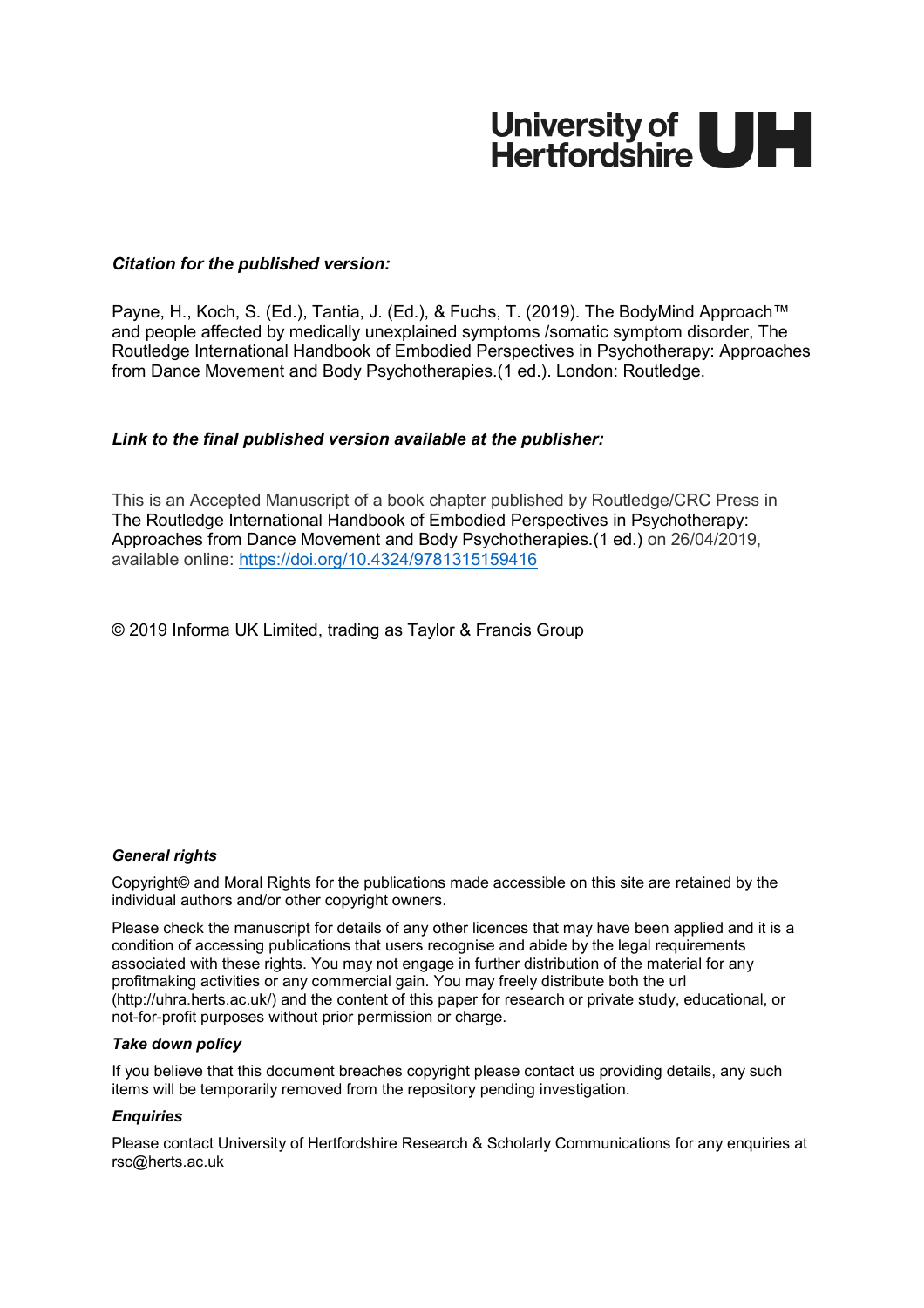# **The BodyMind Approach™ and people affected by medically unexplained symptoms /somatic symptom disorder**

Helen Payne

# **Introduction**

 This chapter outlines a new and novel clinical service in primary care in National Health Service (NHS) England for patients with persistent bodily symptoms (such as fibromyalgia, irritable bowel syndrome (IBS), chronic fatigue, chronic pain, non-cardiac chest pain, dizziness, skin conditions etc.) for which tests and scans come back negative, termed medically unexplained symptoms (MUS). The service is based on preliminary research (Payne and Stott, 2010) and several pilots (Payne, 2014; Lin and Payne, 2014; Payne and Brooks, 2016; Payne and Brooks, 2017) of delivery with positive outcomes for patients and savings to the NHS. The intervention is termed The BodyMind Approach™ (TBMA) which employs an animated (Sheets-Johnstone, 2016) methodology emanating from dance movement psychotherapy and the recent neuroscience research (Gallese, 2011; Shore, 2012) integrating body and mind (physical and mental health).

 Participants are General Physician (GP) or self-referred to 12 session groups with one-to-one meetings with the group facilitators prior to, and following, the group experience. Phase two engages patients in non-face-to-face contact over six months to embed their self-designed action plan based on their new perceptions following the group process. Assessments for anxiety, depression, symptom distress, functioning/activity and wellbeing are conducted pre, post and at six months' follow up. GP and hospital visits are monitored together with social support, employment and leisure pursuits.

 The findings from the delivery of TBMA as an MUS Clinic in primary care thus far have mirrored the original research outcomes including that participants reduce in their scores for symptom distress, anxiety and depression. Furthermore, they increase in activity/functioning and wellbeing and were able to self-manage their symptoms far better as a result. It can be cautiously concluded that this intervention may offer a useful solution to the vast numbers of patients in primary care with MUS for whom cognitive behaviour therapy (CBT) has been rejected or tried and found unsatisfying.

## **Medically unexplained symptoms**

 MUS are a long term condition and a global problem with very high health utilisation resulting in large costs and wastage. Patients with MUS account for an estimated 15-30% of all primary care consultations (Kirmayer et al., 2004) and GPs report that these can be among the most challenging consultations they provide. Other studies in primary care show 19-50% visits are for MUS (Reid et al., 2002; Preveler, 1997; Barsky and Borus, 1995). MUS account for a more than 20% of all outpatient activity among frequent attenders (Reid et al., 2001), mainly in neurology, gastroenterology, rheumatology, cardiology, gynaecology (Jackson et al., 2006; Burton, 2003; Nimnuan et al., 2001; Kooiman et al., 2000; Hamilton et al., 1996). MUS is the fourth most costly population in primary care and the most costly diagnostic category of out-patients. The cost in 2009 was over £3 billion per year rising to £18 billion if quality of life, benefits and absence from work are included (Bermingham et al., 2010).

 There is a wide range of symptoms falling into MUS and there are no effective treatments except pain relief medication for some, and, for IBS and chronic fatigue, CBT, which has been found to be no more effective than routine care for generic MUS (Sumathipala, 2008). Less than 10% of MUS sufferers receive anti-depressant treatment or accept psychological therapy leaving the majority having to "learn to live with it" as has so often been said to them (Hamilton et al., 1996; Fink, 2002;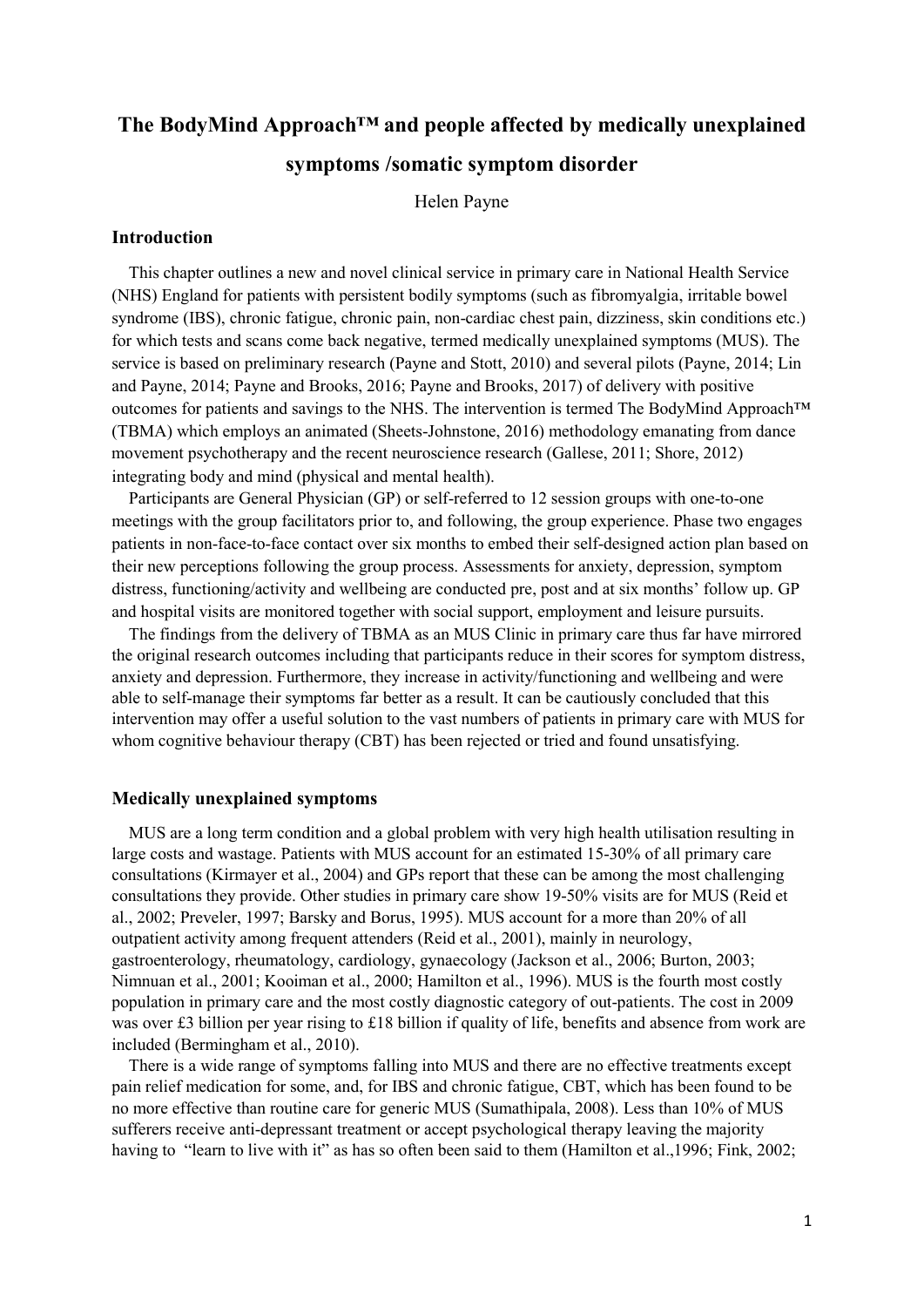Mangwana et al., 2009; Hansen et al., 2001). Some GPs are rather good at working with such patients but many are not, feeling frustrated and at a loss.

 Consequently, the author, after noticing this large population without support or hope for change, conducted a four year research programme to explore whether an embodied group methodology might offer support for this large and varied patient population in the NHS. Subsequently, and following market research and cost effectiveness studies, a spin-out clinic from within The University of Hertfordshire was funded called Pathways2Wellbeing. This service is based on biopsychosocial and recovery models designed specifically for people with MUS, some of whom have fearful attachment and /or trauma. It is delivered as a sort of pre-therapy, starting at where the patient is, i.e. with their bodily distress. The patient's relationship with the symptom is worked with by employing practices derived and adapted to this patient group from the arts, bodymindfulness and dance movement psychotherapy. The initial focus is on creating distance between the symptom and the patient through symbolic and metaphoric practices, for which the arts are a vehicle, enables a strong sense of safety and holding for the unconscious, and unknown knowns about the symptom to emerge into consciousness.

 It should be noted that in 2013 the DSM 5 was introduced (American Diagnostic and Statistical Manual of Mental Disorders, 2013) in which somatoform disorders were replaced by the category Somatic Symptom Disorder (SSD), consisting of a new set of criteria including positive psychological ones. For the diagnosis of a SSD the presence of MUS is no longer a criterion. Among the reasons for this decision are patient and GP dislike of the term MUS, the low inter-rater reliability and questionable validity of physicians' judgments on whether somatic symptoms are medically explained or not (Fink, Rosendal and Olesen, 2005) and the fact that many symptoms change back and forth between being considered medically explained or unexplained (Klaus, Rief, Brähler, Martin, Glaesmer and Mewes, 2013). Therefore the 'A' criterion includes the presence of at least one very disabling or distressing physical symptom (explained or unexplained). The 'B criteria' includes several psychological features such as, health anxiety (Barsky and Borus, 1995), disproportionate and persistent thoughts about one's symptoms (Verhaak, Meijer, Visser and Wolters, 2006), and excessive time and energy devoted to these symptoms or health concerns (Jackson and Passamonti, 2005). Consequently, the indicator of severity is no longer based on the number of somatic symptoms, but on the severity of psychological features specified under the 'B' criteria. The 'C' criterion addresses chronicity i.e. typically a duration of symptoms of at least six months.

 These new criteria have been criticized. They were described as clinically unhelpful (Mayou, 2014). Furthermore, they seem to cover an extremely heterogeneous group of patients (Rief and Martin, 2014). Furthermore, research (Khan, Khan, Harezlak, Tu, and Kroenke, 2003) has shown that rarely are doctors incorrect with their diagnosis (0.69%). The members of the DSM somatic symptoms workgroup stated that the usefulness and reliability of the specific criteria still remains to be determined (Dimsdale, Creed, Escobar, et al., 2013). Consequently, the author continues to employ the tem medically unexplained symptoms for the time being.

#### **The BodyMind Approach**

 The clinic being delivered by Pathways2wellbeing in the primary care section of the health service in England employs a research-informed group work methodology termed The BodyMind Approach<sup>TM</sup> (TBMA). It offers experiential learning through exercises involving the body bearing the symptom/s in mind. Over time participants make mindful and meaningful connections. The name arose from interviews with patients (co-researchers), in an early research study, who referred to their experience of the group process as enabling them to make significant associations between their bodies and their minds.

 John Dewey (Davidson, 2004 p198), the philosopher, identified that there were deeply connected paths of knowing, where the body and mind overlap becoming entwined, he termed this the 'Body-Mind' (Dewey, 1988 p191) 'it is the movement which is primary, and the sensation which is secondary, the movement of body, head and eye muscles determining the quality of what is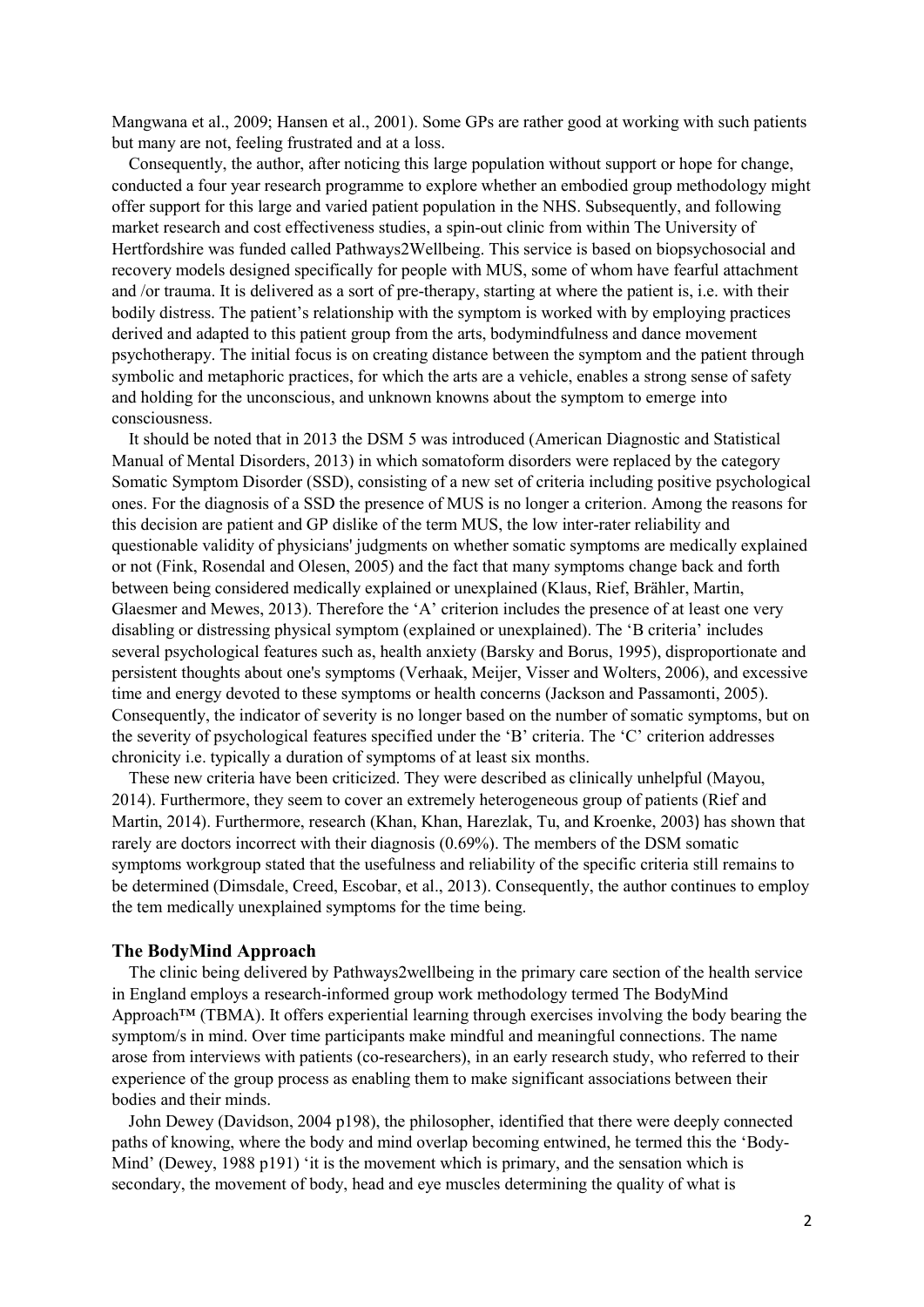experienced' (Dewey, 1896 p358). Dewey used a hyphen between the two words, this author has joined them together to form the term BodyMind to represent that the two are not distinct but complementary aspects. The capitalised M in Mind reminds us of the equal importance of the mind with the body and the term capitalises on the inter-relationship between the two. Body is written first in the term, as opposed to the usually written 'mind-body' since it is the body which is the focus in this methodology. Through addressing the sensory experience in the lived body the mind becomes apparent.

 For the purposes of this chapter the definition of embodiment is both the recognition that cognitive processes are embedded in the brain and that the origin of these processes are in the sensory-motor experience. Acting and perceiving are therefore not understood as a physical-mental dichotomy, but as interlinked (Fuchs, 2009). The lived body (i.e. the subjective body) has an impact on the mind, consequentially a focus on experiencing the sensory body and its action can be employed to help change the minds of patients.

 The emphasis in TBMA is on nurturing a re-association with the body (and the symptom/s), engaging with a new perception and thus a different lived body experience. It acknowledges the interaction between the inter-corporeal aspects of the knowing body. It has a focus on the changing and always embodied present moment which allows for the experiential sensation of the symptom to be addressed in unique and novel ways. Because TBMA works directly at the site where much of the distress and damage occurs, the lived body, TBMA trained facilitators are uniquely positioned to address the embodied consequences of persistent unexplainable bodily symptoms on the patients' lived body experience. By helping patients to accept and learn from their symptom they become empowered to feel less restricted in their lives despite the symptom. TBMA is not a cure but a methodology to help patients to learn to live well with their symptoms. Having said this there are some patients who do fully recover from their symptoms. It employs metaphors and experiential exercises in response to negative sensory symptoms for example pain or discomfort. There is an exploration of personal values whereby goals and practices are arrived at to improve overall quality of life in an action plan drawn up towards the end of the course. Furthermore, it is particularly accessible to the many MUS patients who reject CBT.

 Some patients report that they cannot feel their bodies, i.e. sensations from the body are only experienced as fatigue or pain, for example (Payne, 2015; 2016). There is a lack of experiential joining of body signals with the sense of being moved by the world around them. Somatic autonomous processing of experiential content such as the quickening of the heartbeat or minimal breathing in the upper chest become isolated into somatic pathways and reported as medical symptoms. Many patients have overwhelming concerns about their somatic wellbeing, but are frequently unable to connect this content to their current or past life situations. TBMA enables patients to explore their symptoms safely leading to meaning-making and connections with life experience e.g. trauma /attachment issues.

 TBMA reduces overall distress as well as the patient's preoccupation with MUS by teaching coping strategies to begin with, for example, progressive muscle relaxation, diaphragmatic breathing, activity regulation, kind attention to, and caring of, the body, somatic and emotional awareness increasing adaptive interpretations of the self and the world. Employing imagery and visualization can reduce bodily tension providing a different experience of the body. Activity regulation can involve problem solving rather than avoidance or withdrawal as habitual reactions to adversity. Self-monitoring and bodymindfulness help patients increase somatic and emotional awareness. Through employing the arts such as mark-making, clay, creative movement and writing patients learn to change interpretations of the self and the world (e.g. feelings of being overwhelmed, all-or-nothing attributions or catastrophizing). Since it is a facilitated group setting they also learn about communication such as interpersonal processes and assertiveness. Personalized action plans, enacted following the group experience, arise from the new learning and psycho-education. They focus on embedding different behaviours and coping strategies which help to minimize discomfort and increase functioning despite the symptoms.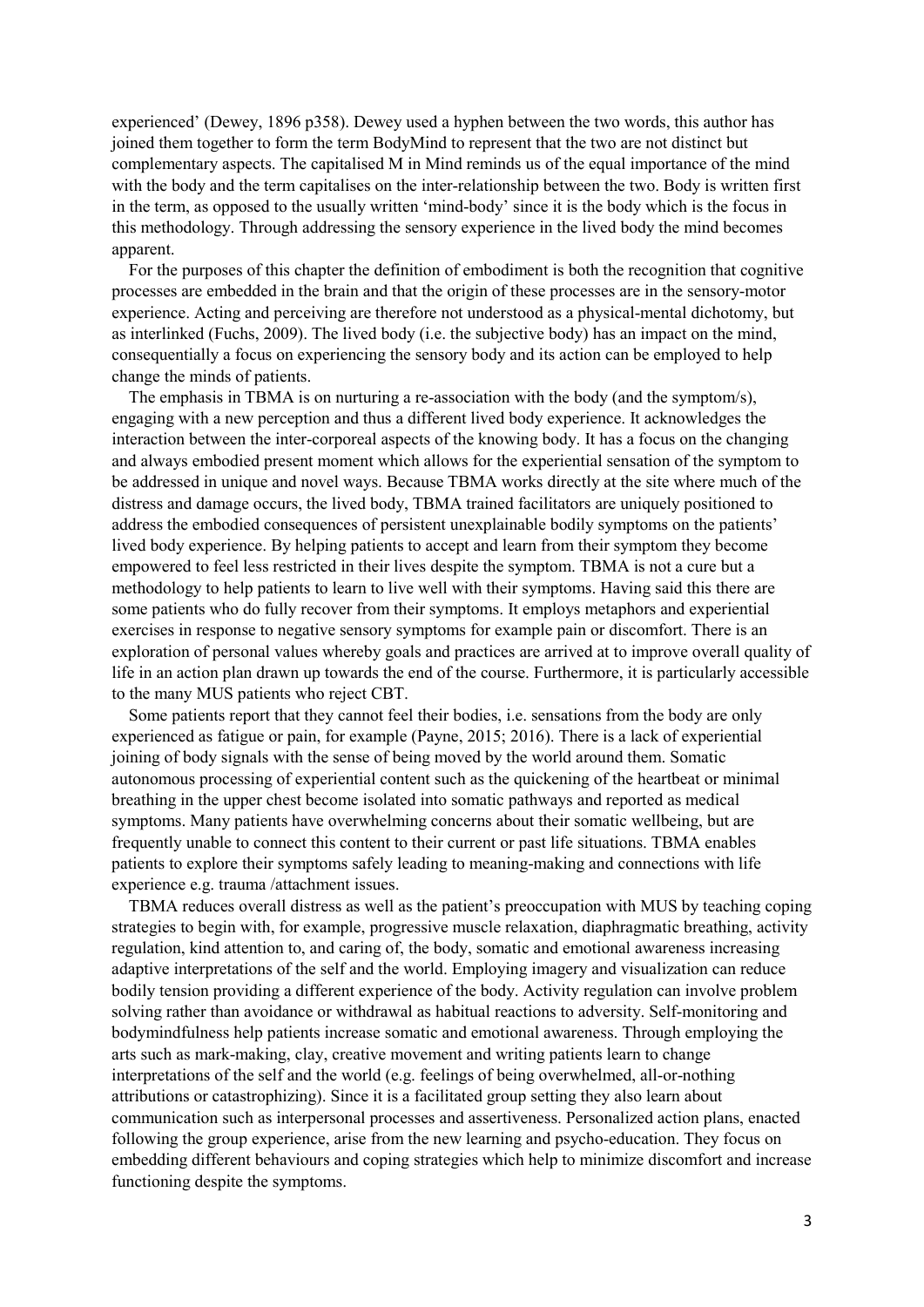TBMA facilitators nurture the development of narratives that connect somatic symptoms with psychosocial factors and where possible with past experiences and patients' cultural beliefs. Due to the complexity of medical and psychosocial presentations, it is important to help patients understand how everything fits in. The arts, through symbol and metaphor, can help patients discover new explanatory models (rather than solely the preferred physical) empowering them to embrace selfmanagement through lifestyle changes, leisure pursuits, social activities, emotional regulation, relaxation, or stress management, as well as the kindly acceptance of symptoms. Cultivating alternative narratives tailored to patients' specific symptoms and culturally-based beliefs helps in alleviating the distress associated with living with the unknown i.e. having no explanation for the persistent symptoms.

 The TBMA model reassures patients that their symptoms are real diffusing the emotional charge, and helping patients feel understood and believed. The non-judgmental, accepting group culture assists patients in letting go of the tendency to convince others of the legitimacy of their symptoms.

 By addressing the subjective body experience whereby emotion, sensory-motor-body experience, cognition, action, and perception are unified, change in self-experience, emotions and behaviour is possible and resilience promoted. Emotion and cognition are mirrored in movement and body posture, however, they are also influenced by them (Koch and Fuchs, 2011). We can all feel in our bodies how, by expressing an emotion such as 'sadness' in our posture, for example, retreating and sinking, head bowed, hands to upper body, collapsing in the chest, a change in self experience results (perhaps you, dear reader, might try this posture now to see what feelings arise). Furthermore, according to Carney et al., (2010) dominant versus submissive postures can even change testosterone levels, saliva secretion and risk-taking behaviour. Emotion and movement/posture are inextricably connected. Embodied approaches emphasize the meaning of the sensorimotor experience for cognition, affect, and interaction, operating at the centre of emotional processing and self-regulation. Somatic sensations can become a vehicle for an unknown/unconscious, nonconscious attitude, trauma, or affect which has become detached from their motivational context (Sass, 2000). The consequence is that the patient is incapable of making sense of felt emotions as well as adequately expressing or following them, subsequently somatic symptom/s can emerge as a replacement for this expression. By integrating sensory and emotional awareness through corporal practices the range of affect, communicative and expressive behaviours can be expanded and symptoms explored safely.

 TBMA integrates embodied approaches with mindfulness and behaviour change strategies offering a distinctly flexible and versatile intervention appealing to the whole person i.e. the cognitive, physical/kinaesthetic, sensory and emotional aspects. Consequently it can reach a wide range of patients and facilitators. By directing kind attention and mindfulness to the body and its connection to the self, practices in TBMA meet the basis of the symptom distress to change the subjective relationship with the symptom/body. The facilitated group setting promotes social attention, the group interactive practices encourage attention towards the bodily mediated emotions of others and their impact on the self.

# **Typical profile of a patient suffering medically unexplained symptoms**

 Ms G is a 45-year-old woman, married, and is a mother of two. She, formerly worked as a teaching assistant and is, now on disability benefits. She initially presented six years previously with abdominal pain located in the right upper quadrant, gradual in onset, very severe in intensity, aching in character, and non-radiating. The pain was constant temporally with no remissions. She rated the pain as a 10/10 at its worst and a 7/10 on average. During the first visit, no aggravating, relieving, or precipitating factors were identified. Her abdominal pain was associated with mild headache aggravated by stress. There was no history of appetite or weight loss, dyspepsia, or alcohol abuse. Ms G had undergone appendectomy for acute abdominal pain ten years ago with little long-term relief. In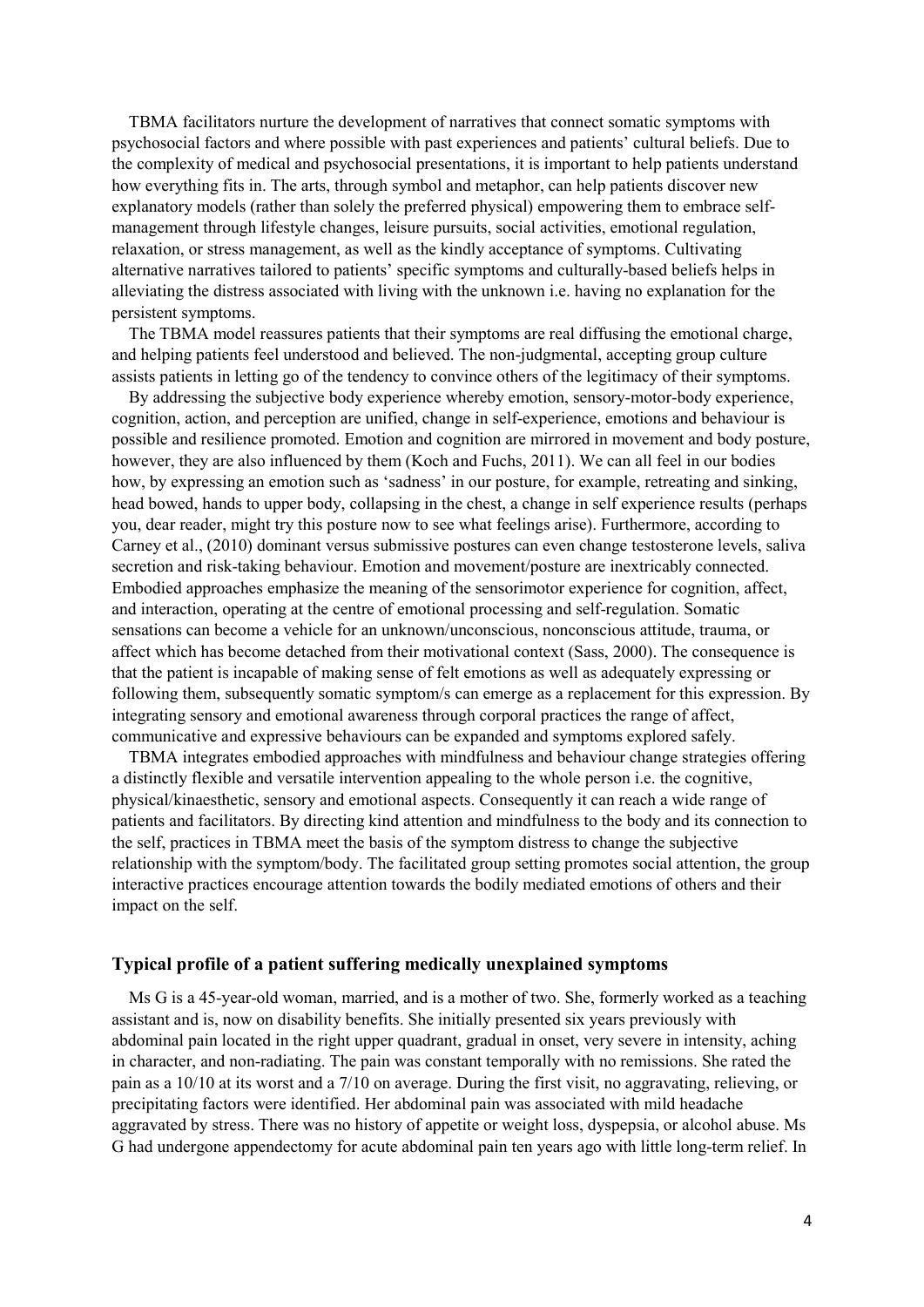the last two years she had referrals to two gastroenterologists, both reported negative findings after extensive investigations.

 Ms G was not relieved by these findings continuing to be very distressed during GP visits. She complains of unwavering pain and how overwhelmed she feels with trying to manage her health and care for her family. Although she appears to experience some relief with reassurances that "there is nothing wrong with her physically" and even leaves some visits with a sense of boosted self-efficacy and optimism, she deteriorates during visits to the point of crying uncontrollably. Worrying statements such as, "I can't take this anymore. I don't know how I can go on living like this," result in the GP having to "talk her down from the ledge". It feels like nothing helps her in the long run.

 The frequent visits to the GP often end with adjustments to medication or an agreement to discuss the value of continued investigations, imaging, and medical procedures. The GP breathes a sigh of relief each time she leaves but doubts the effectiveness of any agreed treatment or investigation. The GP is concerned about Ms G's mental health and believes there is a connection between her anxiety, frustration, and somatic symptoms. Ms G though vacillates on stress as a factor in the exacerbation and maintenance of her abdominal pain. She refuses referrals to psychological services, and since there is no pending psychiatric risk the GP has not insisted. Eventually, after six years the GP invites Ms G to consider a Pathways2Wellbeing group course for people suffering persistent physical symptoms for which tests and scans come back negative. She reassures Ms G that others have enjoyed the courses and found them beneficial so asks her "why not give it a try?" She asks lots of questions to which the GP can respond with reassuring answers. At last she agrees to follow through with this referral.

 Ms G was given the leaflet about pathways2wellbeing, advertising the course, by her doctor. The doctor suggested she might try this clinic in the meantime. She came to her first individual meeting saying that she felt desperate and wanted to try this group as she thought it was something different from what she had been offered so far by the NHS. In the group from the very first session she showed a willingness to engage in whatever she was asked to do, although she found it a little challenging in view of her continuous abdominal pain. She missed two sessions out of 12 (sessions 3 and 5), in both cases she was in too much pain to be able to attend. However, in each attended session she showed an interest in others. She found it useful talking about her pain and also to listen to others sharing about their difficulty to cope with their painful body, their surrendering attitude, not being listened to properly and not being understood. These were common themes, participants were listened to well and could share their struggles in dealing with pain as they felt understood without judgment.

 During the group process Ms G was invited by her facilitator to be kinder to herself, as, in her language there was a derogatory regard towards herself, but in session six she announced to the group that she was "a wonderful person". It meant a lot for her to say this to her group without feeling judged. She told the group that she was repeating this to herself and that it was convincing, she started to believe it. There was no self-blaming and no self-denigrating anymore. She told the group that she was starting to see her depression lifting. In the group, during the body movement practices she had the most sensitive perception and was able to capture in other people's movement, something about them. She started trusting herself more and her self-esteem visibly increased.

Week after week she was telling the group how she was much more relaxed, understanding and compassionate about her condition. Her emotional pain seemed to be located in her stomach, her voice was broken as she was talking but the awareness of her tension in her stomach seemed to soften her muscles and she felt better. All this took place in only ten sessions.

 At the exit meeting she said that at the beginning of the course she did not know what to expect, was fearful and resistant and felt really down. The group helped her to feel less isolated, she learnt how to make use of the optimal diaphragmatic breathing that she had practiced in the group and this had helped to ease the pain in her abdomen for quite some time. She also learnt that the body movement helps to release her tension and lift her mood.

#### **Individual Monitoring**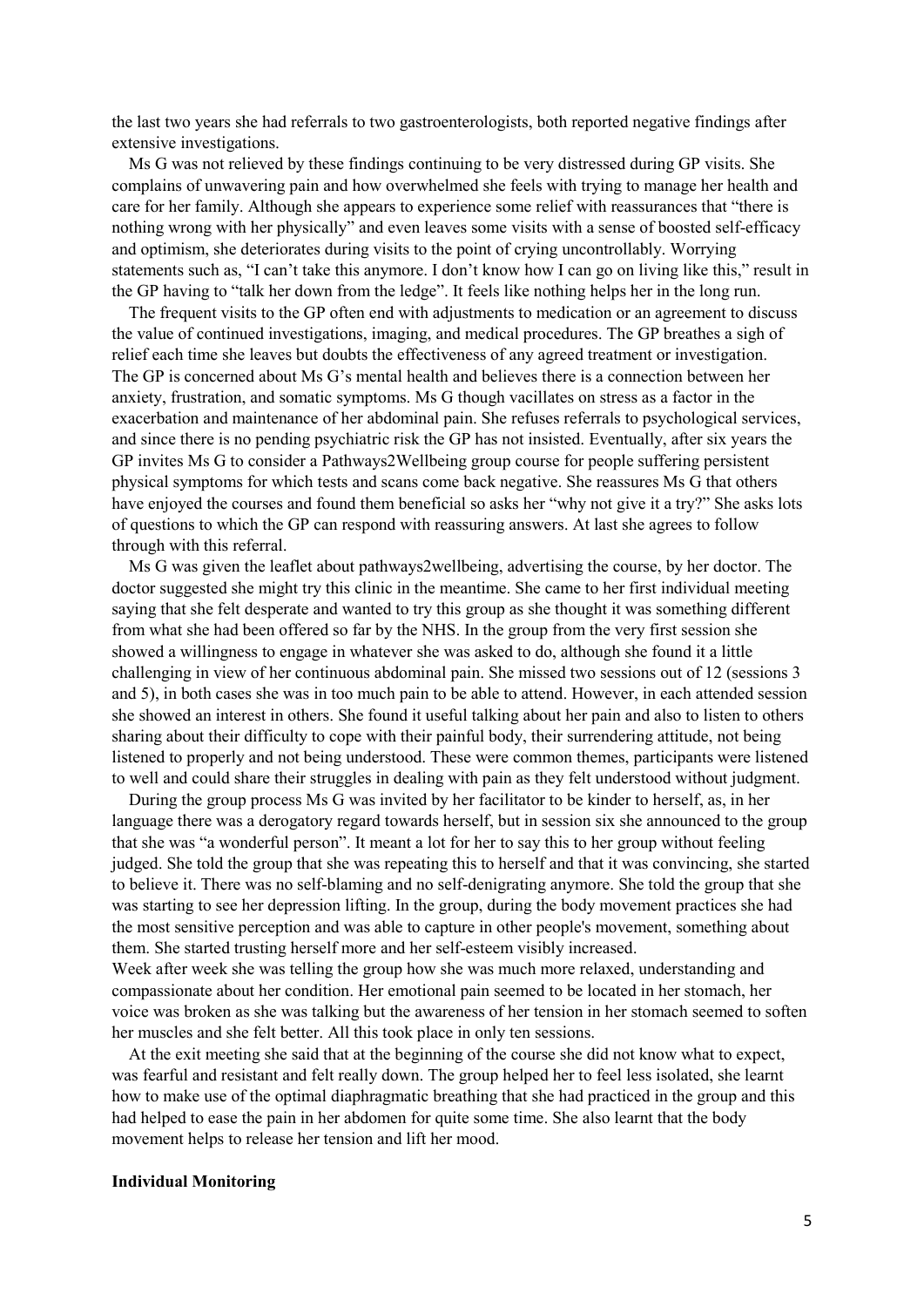Data was collected the week before the group began, the week after it ended and at 6 months follow up. The following tools were employed to collect the data at these time points:

#### *Measure Yourself Medical Outcome Profile Scores (MYMOP2)*

 The MYMOP2 is an individualised patient rated outcome questionnaire. It is problem-specific and measures two symptoms chosen by the patient. It also includes general wellbeing and impact of symptoms on a chosen activity. The greater the score, the more severe the symptoms are.

#### *Primary Healthcare Depression Scale (PHQ 9)*

 This is a client rated tool for depression. It scores each of the 9 depression DSM-IV criteria as "0" (not at all) to "3" (nearly every day). Depression severity is graded based on the PHQ-9 score 0-4 none; 5-9 mild; 10-14 moderate; 15-19 moderately severe; 20-27 severe.

#### *Generalised Anxiety Disorder (GAD 7)*

 This is a client rated measure for assessing generalized anxiety disorder on a 7-item self-rating scale. It scores each item as "0" (not at all) to "3" (nearly every day) for each item. Severity of generalized anxiety is graded based on the GAD 7 score 0-4 none; 5-9 mild; 10-14 moderate; 15-21 severe.

#### *The Global Assessment of Functioning Scale (GAF)*

 This is a clinician rating tool used to measure overall level of psychological, social and occupational client functioning on a scale ranging from 1 to 100. The higher the score, the higher the level of functioning there is. GAF covers the range from positive mental health to severe psychopathology.

Further data is collected via a tailor-made questionnaire

 For this patient her perceived social support pre-course was satisfactory, post course it was good. She continued with medication pre and post course.

 With reference to psychological insight Question 1 asks "Do you believe the way you think and feel can affect your physical symptoms?" Question 2 asks "Do you believe that your physical symptoms can affect the wan you think and feel?" there was a strong belief in the mind body connection evident at post course and follow up.

Her individual monitoring is shown in Table I below:

#### *Insert Table 1 about here*

 From the scores it appears that Ms G has increased her activity from pre to post course, as well as her general functioning levels. This ties in with her perceived social support being better at post course than at pre course. This may be as a result of feeling a sense of belonging in the group thus reducing her isolation. Feeling less anxious and depressed might possibly be due to being able to endure the pair, tolerate it or it actually decreasing post course when compared to pre course. It is interesting that she strongly believes in the connection between mind and body following the experience of the course whereas before the course it was at a weaker level. Despite her wellbeing score remaining the same level pre to post course there is an indication that the pain has reduced and overall MYMOP scores reduced slightly.

# **Conclusion**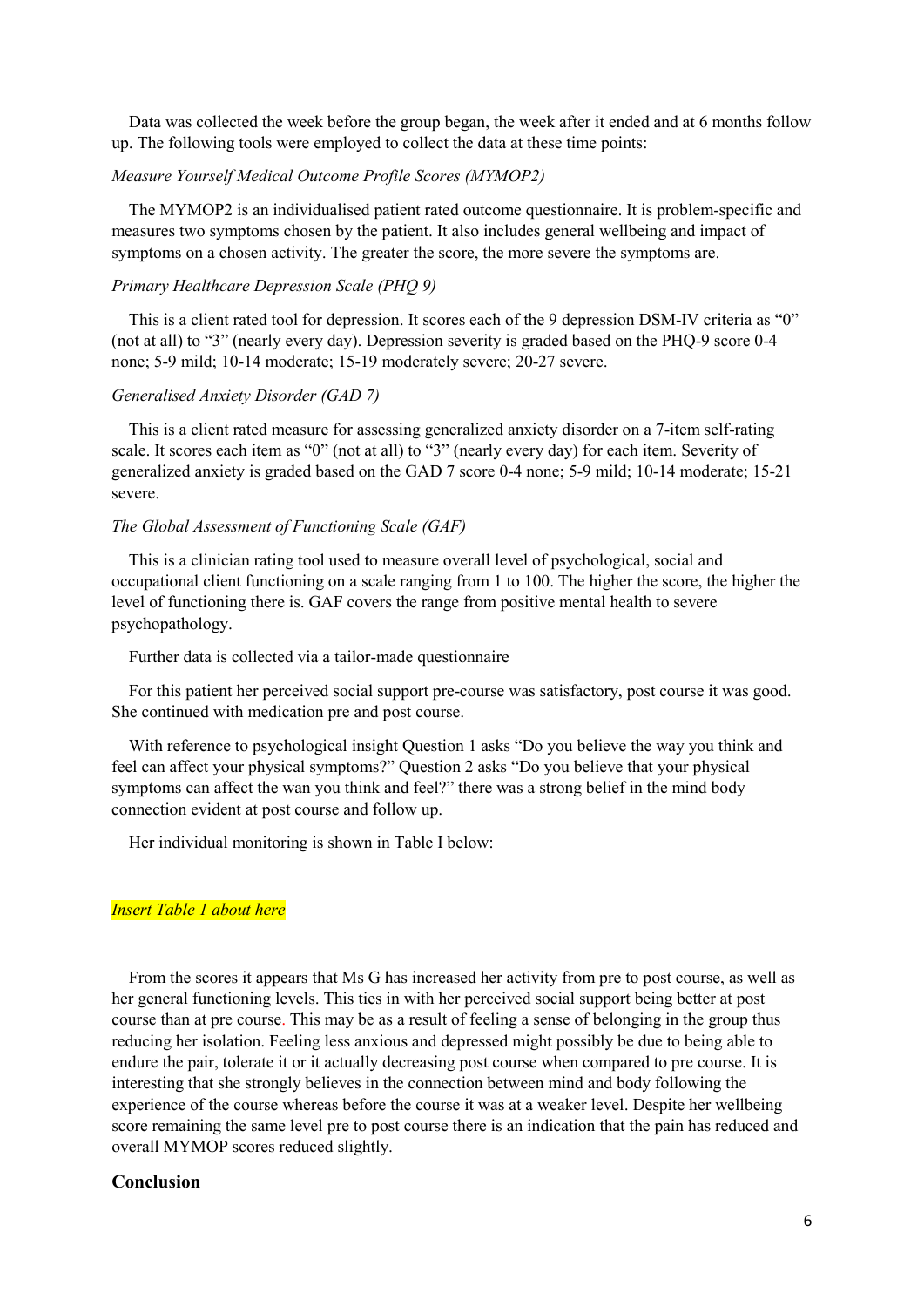There is some evidence that TBMA applied as group work in primary care for people affected by medically unexplained symptoms, albeit with small numbers so far, can be an effective way to help people self-care and live well with their symptoms. By gaining an understanding and self-compassion within a supportive group environment it seems this new perspective changes their way of being with their symptoms. There is more to be done to evidence the methodology however an encouraging start has been made.

# **Acknowledgements**

Appreciations go to the participants, the team at Pathways2Wellbeing and to the University of Hertfordshire for the support they have provided.

#### **References**

- American Psychiatric Association, Diagnostic and Statistical Manual of Mental Disorders, (2013) American Psychiatric Publishing, Washington, DC: Arlington, VA
- Barsky, A & Borus, J. (1995). Somatization and medicalization in the era of managed care. Journal of the. *American Medical Association*, 274, (24), 1931–1934.
- Bermingham, S; Cohen, A; Hague, J and Parsonage, M. (2010). The cost of somatisation among the working-age population in England for 2008-09. *Mental Health in Family Medicine*, 7, 71-84.
- Burton, C. (2003). Beyond somatisation: a review of the understanding and treatment of medically unexplained physical symptoms (MUPS). *British Journal of General Practice*, 53, 488, pp. 231-9
- Carney, D. R., Cuddy, A. J. C., and Yap, A. J. (2010). Power posing: brief nonverbal displays affect neuroendocrine levels and risk tolerance. *Psychological Science*, 21, 1363–1368. doi: 10.1177/0956797610383437
- Clark, D. and Oates, M. (2014). Improving Access to Psychological Therapies: Measuring Improvement and Recovery in Adult Services, version 2. Accessed 21.6.16 [www.iapt.nhs.uk/silo/files/measuring-recovery-2014.pdf](http://www.iapt.nhs.uk/silo/files/measuring-recovery-2014.pdf)
- Davidson, D. (2004). *Problems of rationality*. New York: Oxford University Press.
- Dewey, J. (1988). Experience and nature. In: JA Boydston (Ed.), *John Dewey: the later works*, 1925- 1953: Vol 13, 1938-1939 (pp1-62) (original work published in 1938). Carbondale: Southern Illinois University Press.
- Dewey, J. (1896). The Reflex Arc Concept in Psychology, *Psychological Review*, 3: 357-370.
- Dimsdale, J.E; Creed, F; Escobar, J et al., (2013). Somatic symptom disorder: an important change in DSM. *Psychosomatic Research*, 75, (3), 223–228
- Dugas, M.T. and Robichaud, M. (2007). *Cognitive behavioural treatment for general anxiety disorder: From science to practice.* London: Routledge.
- Fink, P; Rosendal, M; and Toft, T (2002). Assessment & treatment of functional disorders in general practice: the extended reattribution & management model-an advanced program for non-psychiatric doctors. *Psychosomatics* 43, 2, 93−131.
- Fink, P; Rosendal, M; and Olesen, F. (2005). Classification of somatization and functional somatic symptoms in primary care. *Australia and New Zealand Journal of Psychiatry*; 39, (9), 772–781.
- Gallese, V (2011) Neuroscience and phenomenology. *Phenomenology and Mind*, 1, 33-48.
- Guyatt, G.H; Juniper, E.F; Walter, S; Griffith, L and Goldstein, R.S. (1998). Interpreting treatment effects in randomised trials. *British Medical Journal,* 1998; 316:690-693.
- Gyani, A; Shafran, R; Layard, R; and Clark, D.M. (2013). Enhancing recovery rates: Lessons from year one of IAPT. *Behaviour Research Therapy*. Sep; 51(9): 597–606. doi: 10.1016/j.brat.2013.06.004
- Hamilton, J., Campos, R. & Creed, F. (1996). Anxiety, depression and management of medically unexplained symptoms in medical clinics. *Journal of The Royal College of Physicians of London*,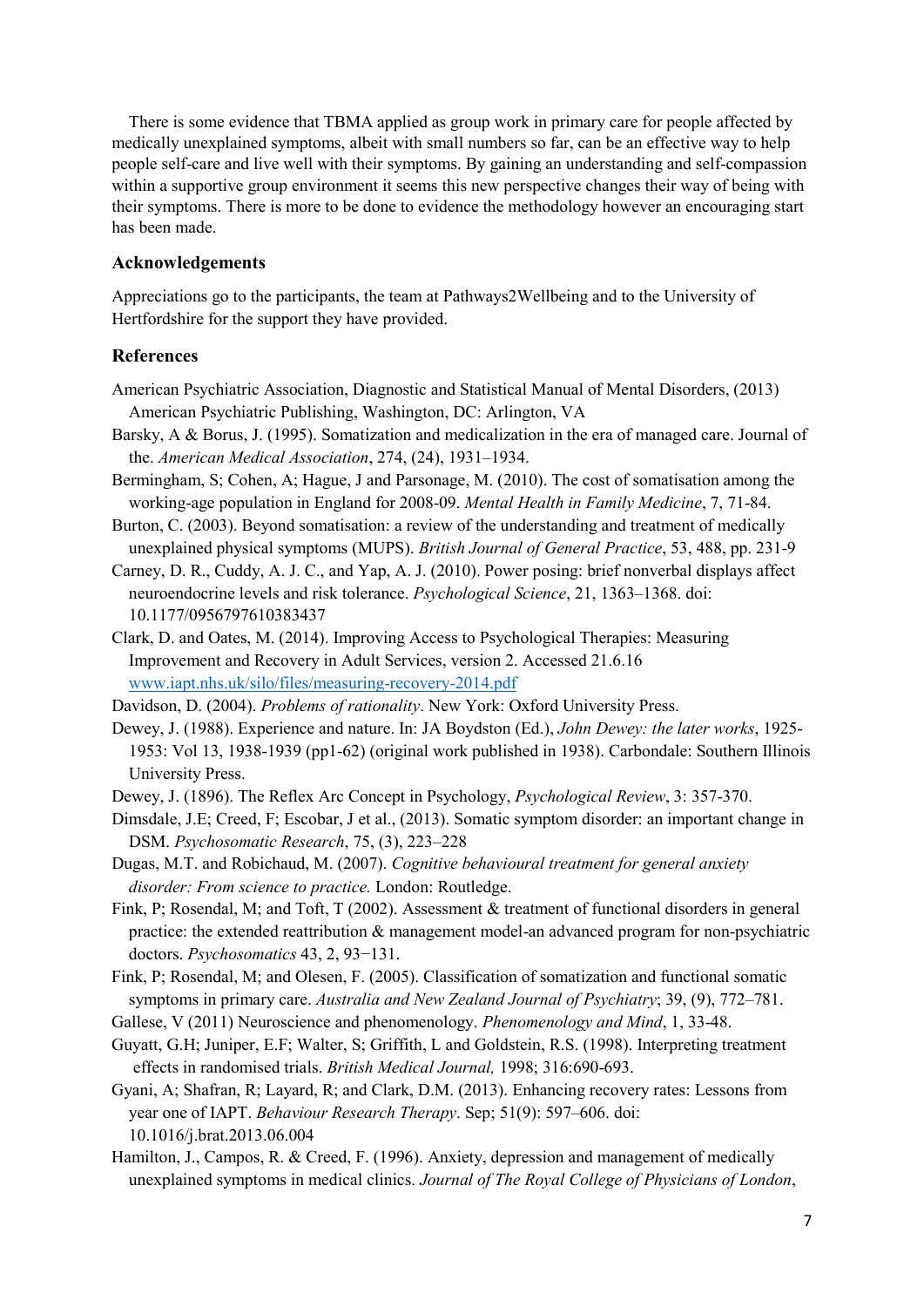30, 18 -20.

- Hansen, MS; Fink P; Frydenberg, M; Oxhoj, ML; Sondergaard, L; and Munk-Jorgensen, P. (2001). Mental disorders among internal medical inpatients: Prevalence, detection and treatment status. *Psychosomatic Research*, 50, 4, 169-204
- Jackson, JL and Passamonti, M (2005). The outcomes among patients presenting in primary care with a physical symptom at 5 years. *General International Medicine*, 20, (11), 1032–1037.
- Jackson, J; Fiddler, M; Kapor; Wells, A; Tomenson, B; and Creed, F. (2006). Number of bodily symptoms predicts outcome more accurately than health anxiety in patients attending neurology, cardiology & gastroenterology clinics. *Psychosomatic Research*; 60, 4, 357-63.
- Khan AA; Khan A; Harezlak J; Tu W; and Kroenke K. (2003). Somatic Symptoms in primary care: aetiology and outcome. *Psychosomatics*; 44:471-8.
- Koch, S. C., and Fuchs, T. (2011). Embodied arts therapies. *Arts in Psychotherapy*, 38, 276–280. doi: 10.1016/j.aip.2011.08.007
- Kooiman, CG; Bolk, JH; Brand, R Trijsburg, RW; and Rooijmans, HGM (2000) Is Alexithymia a Risk Factor for Unexplained Physical Symptoms in General Medical Outpatients? *Psychosomatic Medicine;* 62:768–778
- Klaus, K; Rief, W; Brähler, E; Martin, A; Glaesmer, H; and Mewes, R. (2013). The distinction between "medically unexplained" and "medically explained" in the context of somatoform disorders. *Int. J. Behavioural Medicine.* 20; 161–171.
- Kroenke, K & Spitzer, RL (2002) Diagnostic and severity measure. *Psychiatric Annals*, 32, 9, Sept 2.
- Mangwana, S; Burlinson, S; and Creed, F (2009). Medically unexplained symptoms presenting at secondary care--a comparison of white Europeans and people of South Asian ethnicity*. Psychiatry in Medicine.* 39; 1; 33-44
- Mayou, R (2014). Is the DSM-5 chapter on somatic symptom disorder any better than DSMIV somatoform disorder? *British Journal of Psychiatry*, 204, (6), 418–419.
- Nimnuan, C., Hotopf, M., and Wessely, S. (2001). Medically unexplained symptoms An epidemiological study in seven specialities. *Psychosomatic Research*, 51(1), 361-367. 10.1016/S0022-3999(01)00223-9
- Payne, H. and Stott, D. (2010). Change in the moving bodymind: Quantitative results from a pilot study on the BodyMind Approach (BMA) as groupwork for patients with medically unexplained symptoms (MUS). *Counselling and Psychotherapy Research*, 10, 4, 295-307.
- Lin, Y and Payne, H. (2014). The BodyMind Approach™, Medically Unexplained Symptoms and Personal Construct Psychology. *Body, Movement and Dance in Psychotherapy*, 9, 3.
- Payne, H. (2014). The BodyMind Approach™: the treatment of people with medically unexplained symptoms. *The Psychotherapist*, summer, issue 57, 30-32.
- Payne, H. (2015). The Body speaks its Mind: The BodyMind Approach™ for patients with Medically Unexplained Symptoms in UK primary care. *Arts in Psychotherapy*, 42, 19-27.
- Payne, H and Brooks, S. (2016). Clinical outcomes and cost benefits from The BodyMind Approach™ for Patients with Medically Unexplained Symptoms in Primary Health Care in
- England: Practice-Based Evidence. *Arts in Psychotherapy*, 47, 55–65.
- Payne, H. (2016). The BodyMind Approach<sup>™</sup>. *Healthcare, Counselling and Psychotherapy Journal,* October 2016, vol 16, issue 4, pp 14-18. British Association for Counselling and Psychotherapy,
- Payne, H and Brooks, S. (2017). Moving on: A summary of practice-based evidence from The BodyMind Approach™ for patients with medically unexplained symptoms in primary care. *Public Mental Health Journal* (in press).
- Peveler, R; Kilkenny, L and Kinmonth, A.L. (1997). Medically unexplained physical symptoms in primary care: A comparison of self-report screening questionnaires and clinical opinion. *Psychosomatic Research;* 42: 245-252.